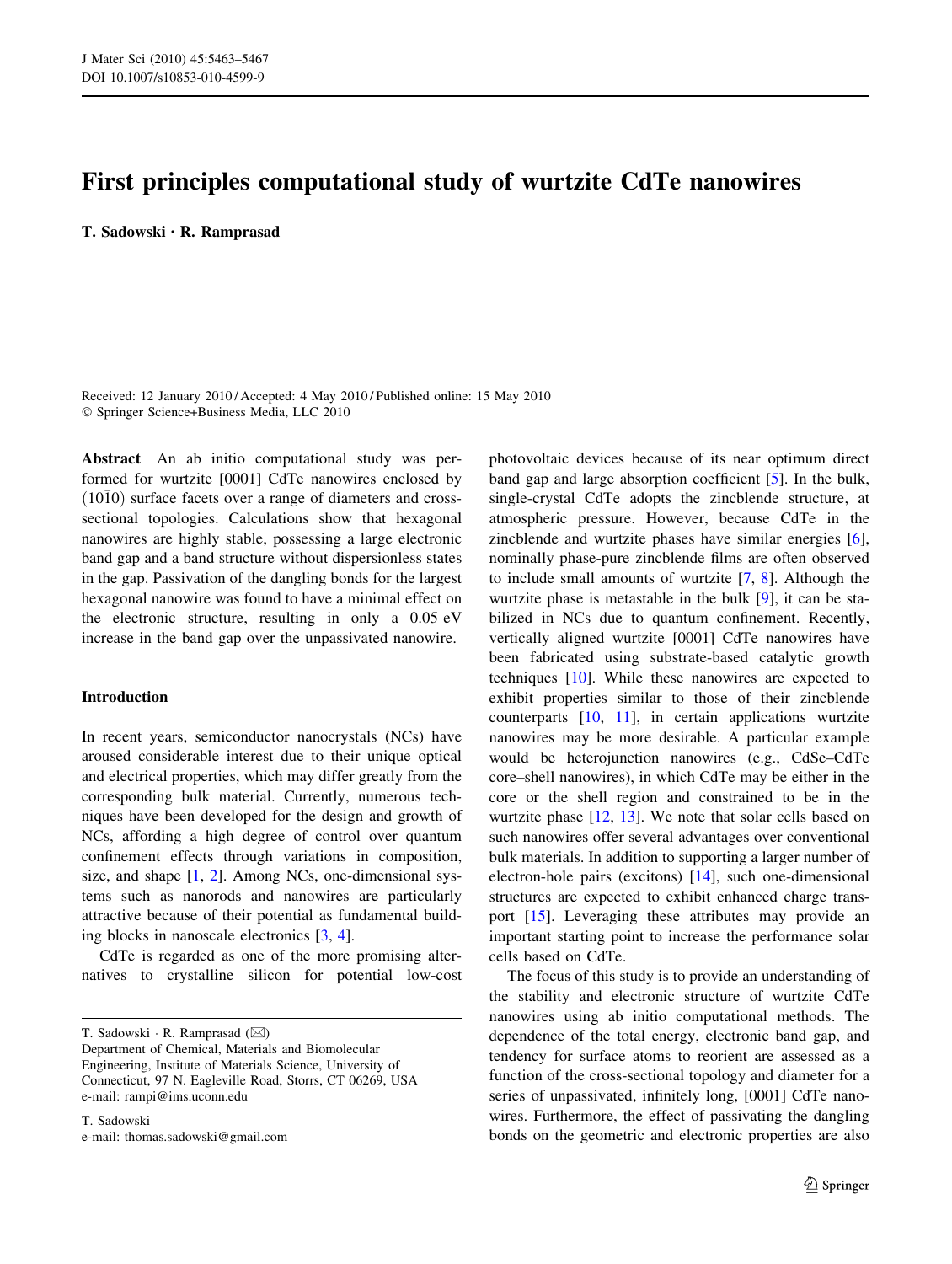<span id="page-1-0"></span>considered in the context of the largest, most stable nanowire cross-section.

## Methods and models

All calculations for this study were performed using the local density approximation (LDA) within SIESTA  $[16]$  $[16]$ , a local orbital DFT code. Core electrons were described by norm-conserving pseudopotentials, constructed according to the Troullier–Martins scheme [[17\]](#page-4-0) with valence state configurations of  $[Kr]$  5s<sup>2</sup>4d<sup>10</sup> and  $[Kr 4d^{10}]$  5s<sup>2</sup>5p<sup>4</sup> for Cd and Te, respectively. Based on prior theoretical work, the pseudopotential of Te was constructed to include scalar relativistic effects [[18\]](#page-4-0). The valence electron wave functions were expanded using a double- $\zeta$  plus polarization (DZP) basis set with an orbital confining cutoff radius specified by an energy shift parameter of 0.002 Ry. The equilibrium position of all atoms was determined by requiring the forces experienced by each atom to be smaller than  $0.04$  eV/ $\AA$ .

As a test of the pseudopotentials and computational method, bulk calculations were performed for wurtzite and zincblende CdTe. Monkhorst–Pack k-point meshes [\[19](#page-4-0)] of  $(6 \times 6 \times 6)$  for the wurtzite structure and  $(5 \times 5 \times 5)$  for the zincblende structure were found to yield well converged results. From these calculations, it was determined that the equilibrium  $a$  and  $c$  lattice constants for the wurtzite phase were  $4.62$  and  $7.55 \text{ Å}$  and that for the zincblende phase to be  $6.52 \text{ Å}$ , in good agreement with available theoretical work at the same level of theory [\[1](#page-4-0), [20\]](#page-4-0) and with the corresponding experimental values [\[9](#page-4-0), [10](#page-4-0)]. Consistent with prior theoretical results [\[6](#page-4-0)], the energy difference between the two phases was found to be small, with zincblende being the more stable structure by approximately 8 meV per CdTe pair. Moreover, the calculated band gaps were also quite similar, with values of 1.13 and 1.15 eV for the zincblende and wurtzite phase, respectively. In comparison to the experimental zincblende band gap of  $1.48 \text{ eV}$  [\[21](#page-4-0)], the computed band gap is



significantly underestimated, a well known consequence of using LDA. At present, an experimental value for the wurtzite band gap does not exist. However, based on highly accurate quasiparticle calculations [\[11](#page-4-0)], it is expected to be similar in magnitude to the zincblende phase.

The wurtzite CdTe nanowires considered for this study were unpassivated, with either hexagonal or triangular cross-sectional topologies. All nanowires are infinitely long, with a periodic length  $c$  along the [0001] direction and are enclosed by  $(10\bar{1}0)$  surfaces. These surfaces are nonpolar and contain Cd and Te atoms with one dangling bond. This choice was motivated by our previous experience with CdSe [[22,](#page-4-0) [23\]](#page-4-0), where it was determined that nanowires with surface atoms possessing one dangling bond are highly stable, have a large electronic band gap, and exhibit minimal surface reorientation. A vacuum region of 20 Å was used to separate the nanowires from their periodic images. Sampling the Brillouin zone using a  $(1 \times 1 \times 10)$  Monkhorst–Pack k-point mesh [[19\]](#page-4-0) was employed to achieve well converged results.

In Fig. 1, the largest hexagonal and triangular nanowires studied here are presented. Beginning with a nanowire containing six CdTe pairs, larger hexagonal cross-sections were generated by increasing the number of ''shells'' of hexagonal units around the central hexagon. The nanowire in Fig. 1a consists of four shells with 96 CdTe pairs. For the nanowires with triangular cross-sections, the smallest structure contained 13 CdTe pairs, with three basic hexagonal units. Larger structures, such as the one shown in Fig. 1b with 78 CdTe pairs, were created by successively adding rows of hexagonal units.

#### **Results**

#### Equilibrium geometry

Once the different nanowires had been constructed, the atomic-level geometries of each were optimized to determine their minimum energy configuration. The total energy

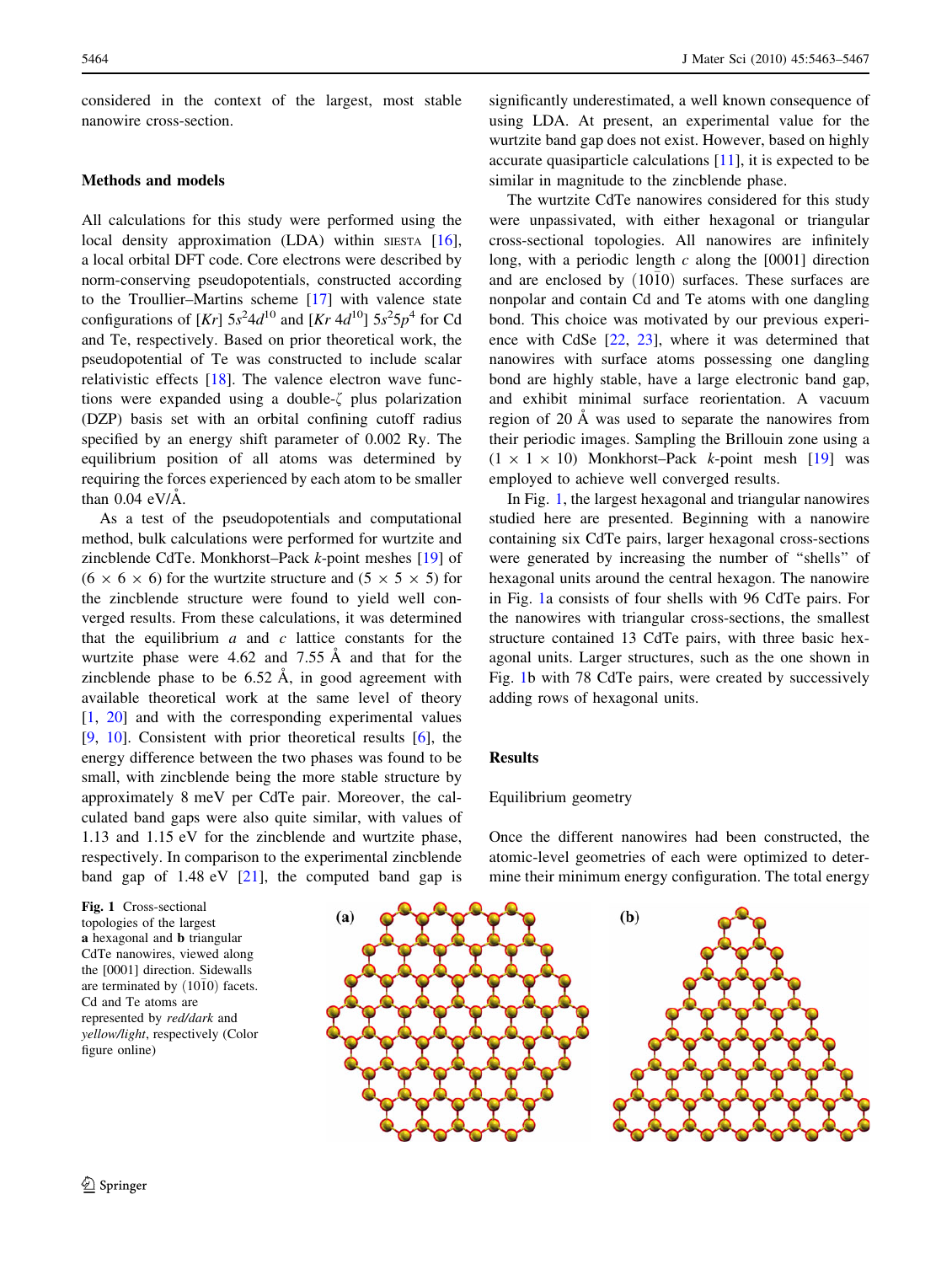<span id="page-2-0"></span>

Fig. 2 (Color online) a Nanowire energy per CdTe pair relative to bulk CdTe energy  $(\Delta E_{\text{tot}})$  and **b** atomic coordinate relaxation in the largest hexagonal nanowire containing 96 CdTe pairs

per CdTe pair relative to the bulk energy  $(\Delta E_{tot})$ , calculated for the various nanowire sizes and cross-sections after relaxation is shown in Fig. 2a. The trends in this diagram agree with those in previous studies focusing on CdSe quantum dots [\[22](#page-4-0)] and nanowires [\[23](#page-4-0)]. In particular, the total energy per pair decreases with increasing nanowire size, converging to the bulk energy for both nanowire geometries. Among these nanowires, those with hexagonal cross-sections possessed slightly lower energies than those with triangular cross-sections. This is likely due to the gentler, more uniform variations in the angles between adjacent surface facets.

Figure 2b depicts the changes in the atomic positions following geometry optimization for the largest, most stable hexagonal nanowire. For this system, relaxation resulted in a decrease in the total energy of  $-0.12$  eV/pair and an increase in the band gap of 0.62 eV compared to the unrelaxed geometry. It is evident that the atoms within the core of the nanowire, less than  $\sim$  12 Å from the nanowire axis, undergo a negligible change in position whereas atoms in the outermost  $\sim$  10 Å relax the most. Consistent with our previous studies on CdSe [\[23](#page-4-0)], Cd atoms tend to move inward (below the straight line in Fig. 2b) while Te atoms move outward (above the line) for all nanowire cross-sections. This behavior is also seen when the dangling bonds have been saturated with hydrogen, albeit to a lesser extent. In particular, the Cd and Te atoms in the outermost shells deviate from their initial positions by less than 1%. In comparison to CdSe, the unpassivated CdTe nanowire shows a more pronounced inward relaxation of the Cd atoms with the outward relaxation of Te atoms being roughly similar to that seen for Se. This behavior can be attributed to the larger bond length in CdTe which allows the Cd atoms to relax to a greater extent, especially at the surface.

### Electronic structure

Although LDA poorly predicts the absolute value of the band gap, changes in band gap values due to quantum confinement effects are generally well represented with respect to experiment [\[24](#page-4-0)]. In Fig. 3, the nanowire band gap relative to the bulk band gap  $(\Delta E_{\rm g})$  is presented as a function of diameter and topology. As the size of the nanowire decreases,  $\Delta E_{g}$  increases, reflecting the impact of quantum confinement. Also shown in Fig. 3 are the results of Li and Wang [[25\]](#page-4-0), who calculated the quantum confinement energies (identical in definition to our  $\Delta E_{g}$ ) for zincblende CdTe nanowires in the 2–3 nm range using a corrected empirical pseudopotential ("LDA + C") to account for a major part of the discrepancy between the experimental and LDA band gap. Consistent with our results, their quantum confinement energies decrease with



Fig. 3 (Color online) Nanowire band gap relative to bulk band gap  $(\Delta E_g)$  for CdTe nanowires as a function of size. The LDA + C results of Li and Wang [\[25\]](#page-4-0) for passivated zincblende CdTe nanowires are also shown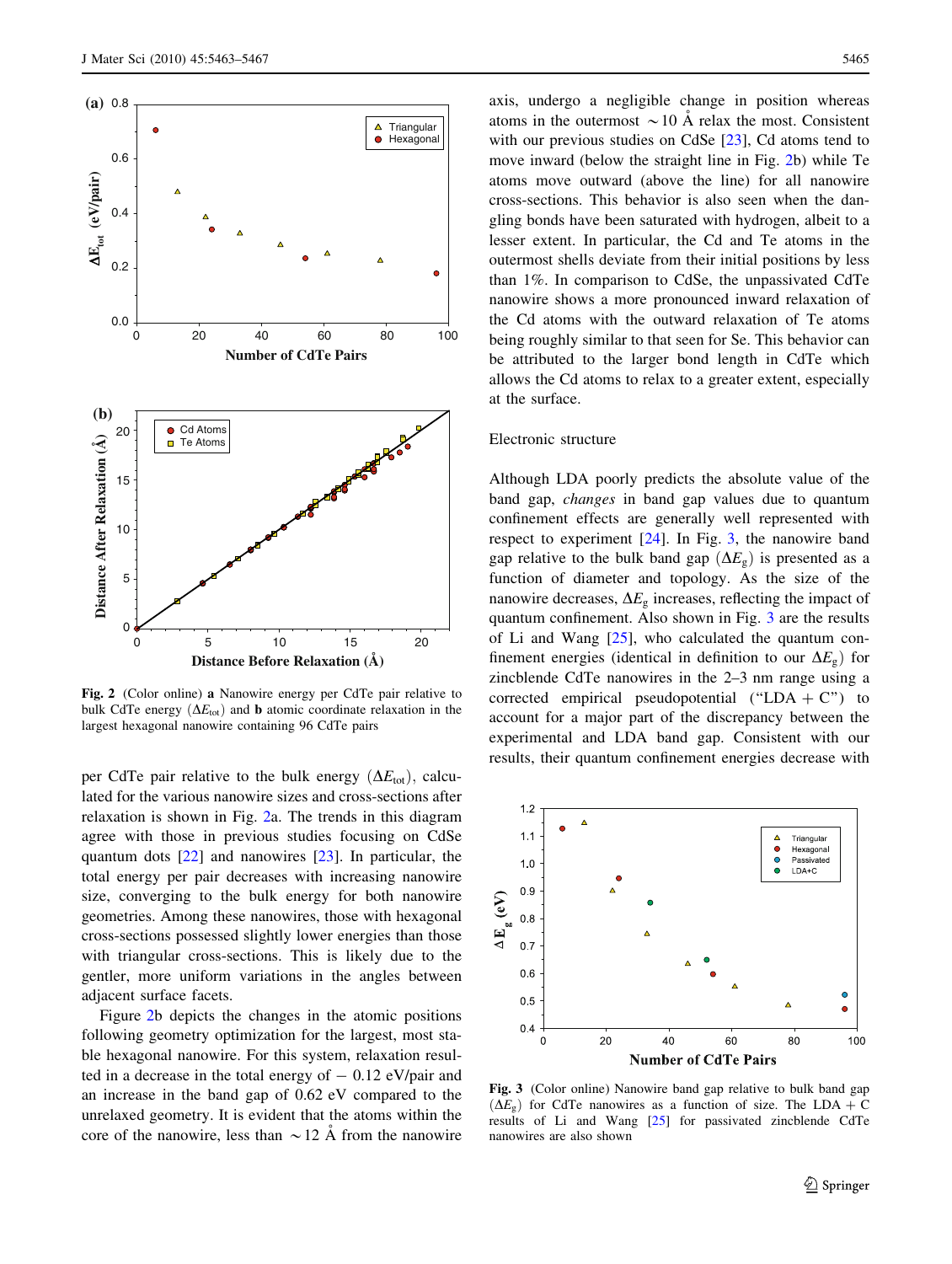increasing diameter. Moreover, these confinement energies are in remarkable agreement with our LDA calculated results, even though they correspond to nanowires with surface atoms whose dangling bonds have been passivated with pseudohydrogen atoms.

The similarity between passivated and unpassivated nanowires of comparable diameters has been addressed before in our prior work on CdSe  $[23]$  $[23]$ . There it was determined that nanowires containing surface atoms with one dangling bond rehybridize from  $sp^3$  to  $sp^2$ . As a result, nanowires with such surfaces have large band gaps and band structures that are devoid of gap states as though their surfaces were passivated. To further investigate this phenomena, the dangling bonds of the largest hexagonal nanowire (containing 96 pairs, shown in Fig. [1](#page-1-0)a) were saturated with hydrogen. As shown in Fig. 4, the average bond angle  $\theta$  for the atoms in each shell of the passivated nanowire is close to the 109.5 $^{\circ}$  that is characteristic of sp<sup>3</sup> hybridization. For the unpassivated nanowire, deviation from tetrahedral bonding occurs only at the surface, where geometric relaxation results in  $\theta \approx 120^{\circ}$ , indicative of sp<sup>2</sup> hybridization. Moreover, this rehybridization does not significantly reduce the band gap of the unpassivated nanowire. As seen in Fig. [3,](#page-2-0) passivation results in only a 0.05 eV increase in  $\Delta E_{\rm g}$  compared to the unpassivated nanowire.

The electronic band structure for both the unpassivated and passivated hexagonal nanowire containing 96 CdTe pairs are shown in Fig. 5. As was the case for our earlier work on CdSe, the band structure of the unpassivated CdTe nanowire (Fig. 5a) is free of gap states due to rehybridization (from  $sp^3$  to  $sp^2$ ) of the dangling bonds upon relaxation. A comparison of this to the band structure of the passivated nanowire finds the two to be nearly identical,



Fig. 4 (Color online) Average bond angle  $(\theta)$  for the atoms in each shell of an unpassivated hexagonal nanowire containing 96 CdTe pairs. Also shown is the  $\theta$  for the same nanowire passivated with hydrogen. The dashed lines at  $109.5^\circ$  and  $120^\circ$  indicate the bond angles associated with  $sp^3$  and  $sp^2$  hybridization, respectively



Fig. 5 (Color online) a Band structure of an unpassivated hexagonal nanowire containing 96 CdTe pairs. b Band structure of the same nanowire passivated with hydrogen. In both, the zero of energy is chosen to correspond to the valence band maximum

with the only noticeable difference being the location of the conduction band minimum (CBM) relative to the valence band maximum (VBM). In the passivated nanowire, the CBM is slightly higher in energy than in the unpassivated nanowire, accounting for the aforementioned increase in  $\Delta E_{\varphi}$ .

## Conclusion

In conclusion, ab initio first principles computational techniques have been performed to examine the electronic and geometric properties of wurtzite CdTe nanowires in the [0001] growth direction containing surface atoms with one dangling bond over a range of cross-sectional topologies and diameters. Consistent with our prior work on CdSe nanowires, we find that CdTe nanowires with hexagonal cross-sections are more stable and possess a larger band gap than those with triangular cross-sections. Owing to the  $sp<sup>3</sup>$  to  $sp<sup>2</sup>$  rehybridization of the dangling bonds upon